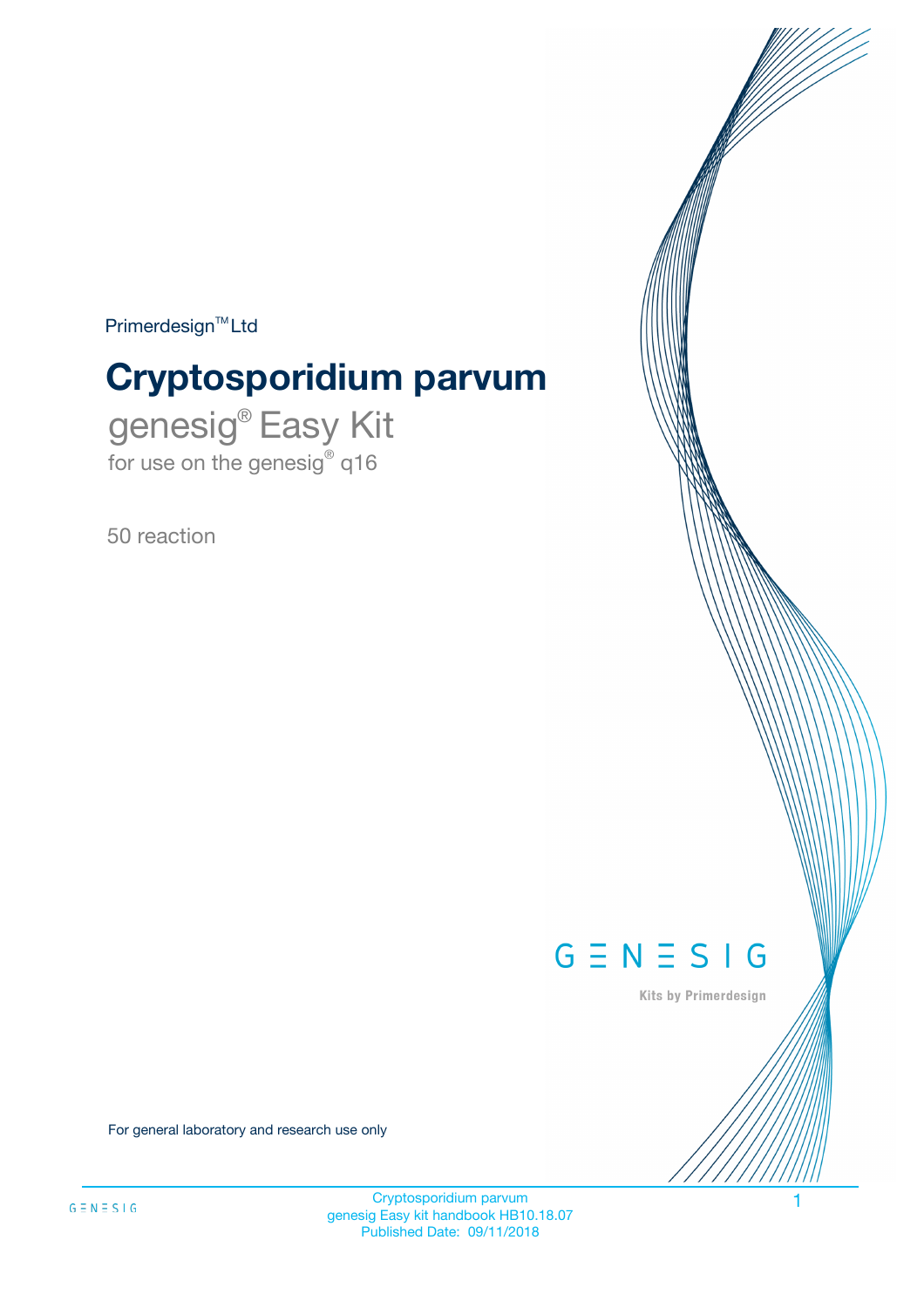# genesig® Easy: at a glance guide

#### **For each DNA test**

| Component              | <b>Volume</b> | Lab-in-a-box pipette |  |
|------------------------|---------------|----------------------|--|
| C.parvum reaction mix  | 10 µl         |                      |  |
| <b>Your DNA sample</b> | 10 µl         |                      |  |

#### **For each positive control**

| Component                 | Volume   | Lab-in-a-box pipette |  |
|---------------------------|----------|----------------------|--|
| C.parvum reaction mix     | $10 \mu$ |                      |  |
| Positive control template | $10 \mu$ |                      |  |

#### **For each negative control**

| Component             | <b>Volume</b>   | Lab-in-a-box pipette |  |
|-----------------------|-----------------|----------------------|--|
| C.parvum reaction mix | 10 <sub>µ</sub> |                      |  |
| <u>Water</u>          | 10 <sub>µ</sub> |                      |  |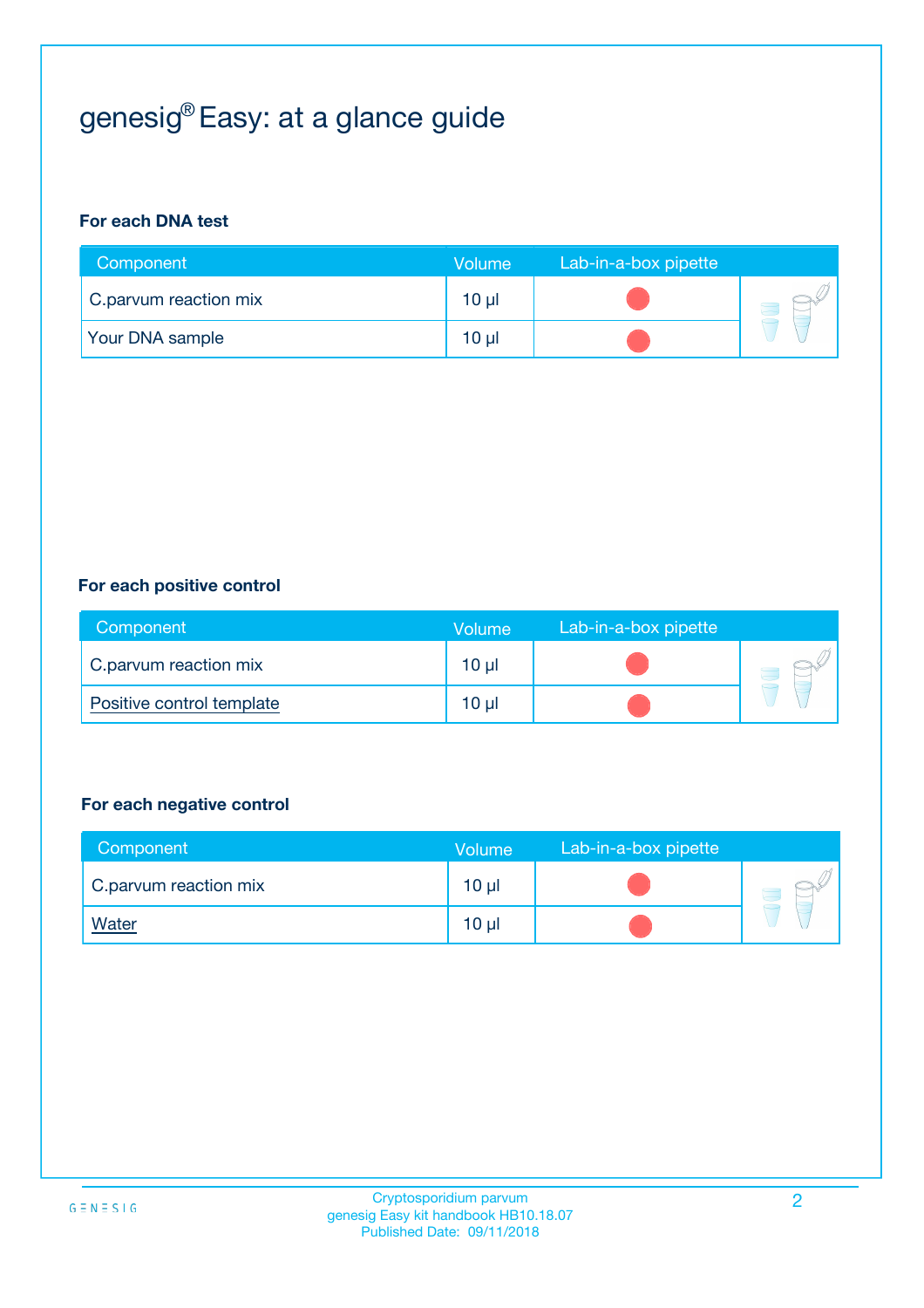# Kit Contents



# Reagents and equipment to be supplied by the user

#### **genesig® q16 instrument**

#### **genesig® Easy Extraction Kit**

This kit is designed to work well with all processes that yield high quality RNA and DNA but the genesig Easy extraction method is recommended for ease of use.

#### **genesig® Lab-In-A-Box**

The genesig Lab-In-A-Box contains all of the pipettes, tips and racks that you will need to use a genesig Easy kit. Alternatively if you already have these components and equipment these can be used instead.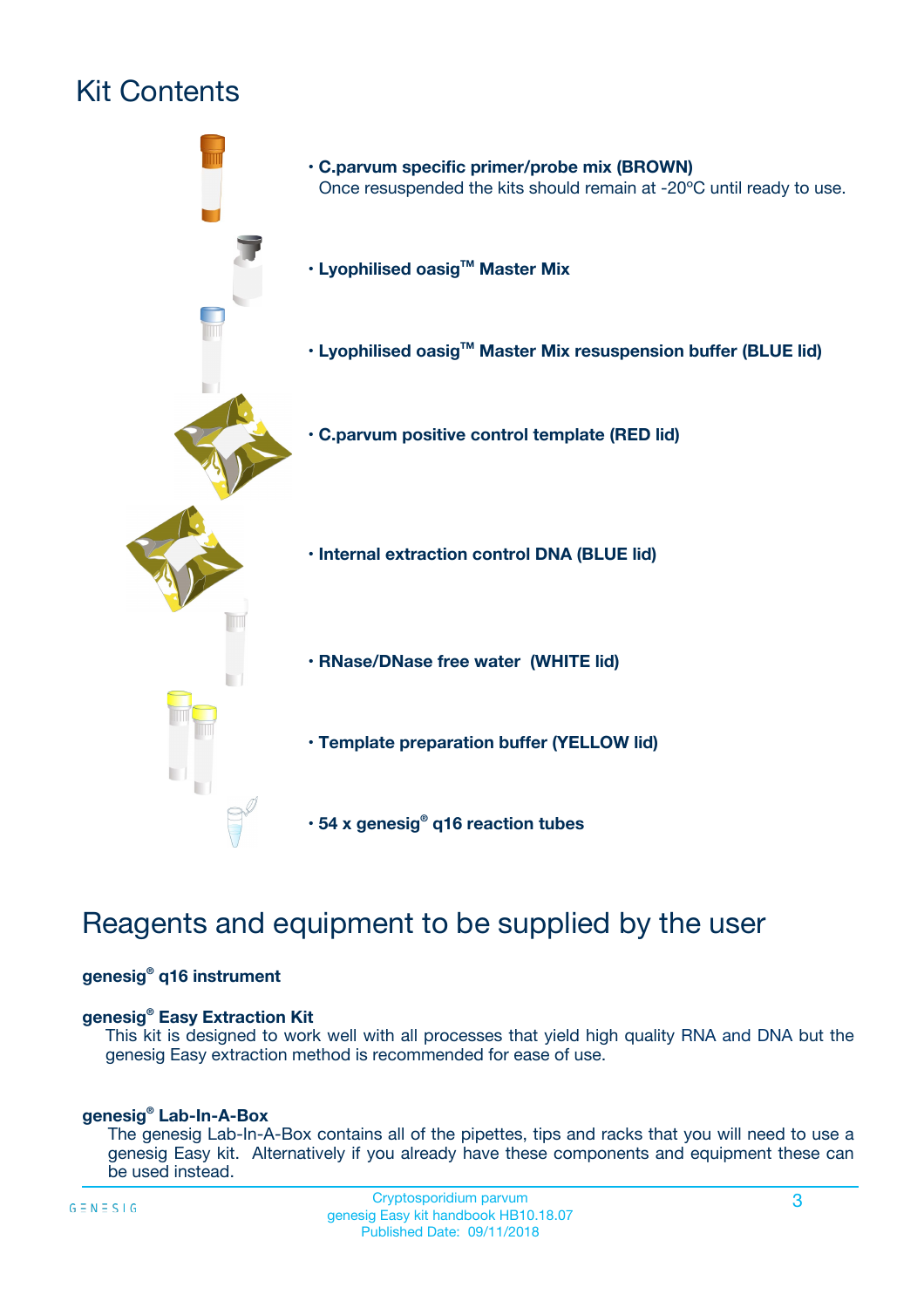# Step-by-step guide

### 1. Create your reaction mix



Use the blue pipette to transfer 500µl**\*** of the oasig Master Mix resuspension buffer into the tube of lyophilised oasig Master Mix and mix well by gently swirling. Then transfer all of that master mix into the brown tube labelled C.parvum primers/probe.

**\***Transfering 525µl of the oasig Master Mix resuspension buffer to your oasig Master Mix (instead of the 500µl recommended above) will enable you to take full advantage of the 50 reactions by accounting for volume losses during pipetting. In order to do so with the genesig Easy fixed volume pipettes use 1x blue, 2x red and 1x grey pipettes to make the total volume. Please be assured that this will not adversely affect the efficiency of the test.

Cap and shake tube to mix. A thorough shake is essential to ensure that all components are resuspended. **Failure to mix well can produce poor kit performance.**

Leave to stand for 5 minutes. Now your reaction mix is ready to use.

Store the reaction mix in the freezer from hereon.

#### Top tip

- Ensure that the reaction mix is mixed thoroughly before each use by shaking.
- **•** Once resuspended do not expose genesig Easy kit to temperatures above -20°C for longer than 30 minutes at a time.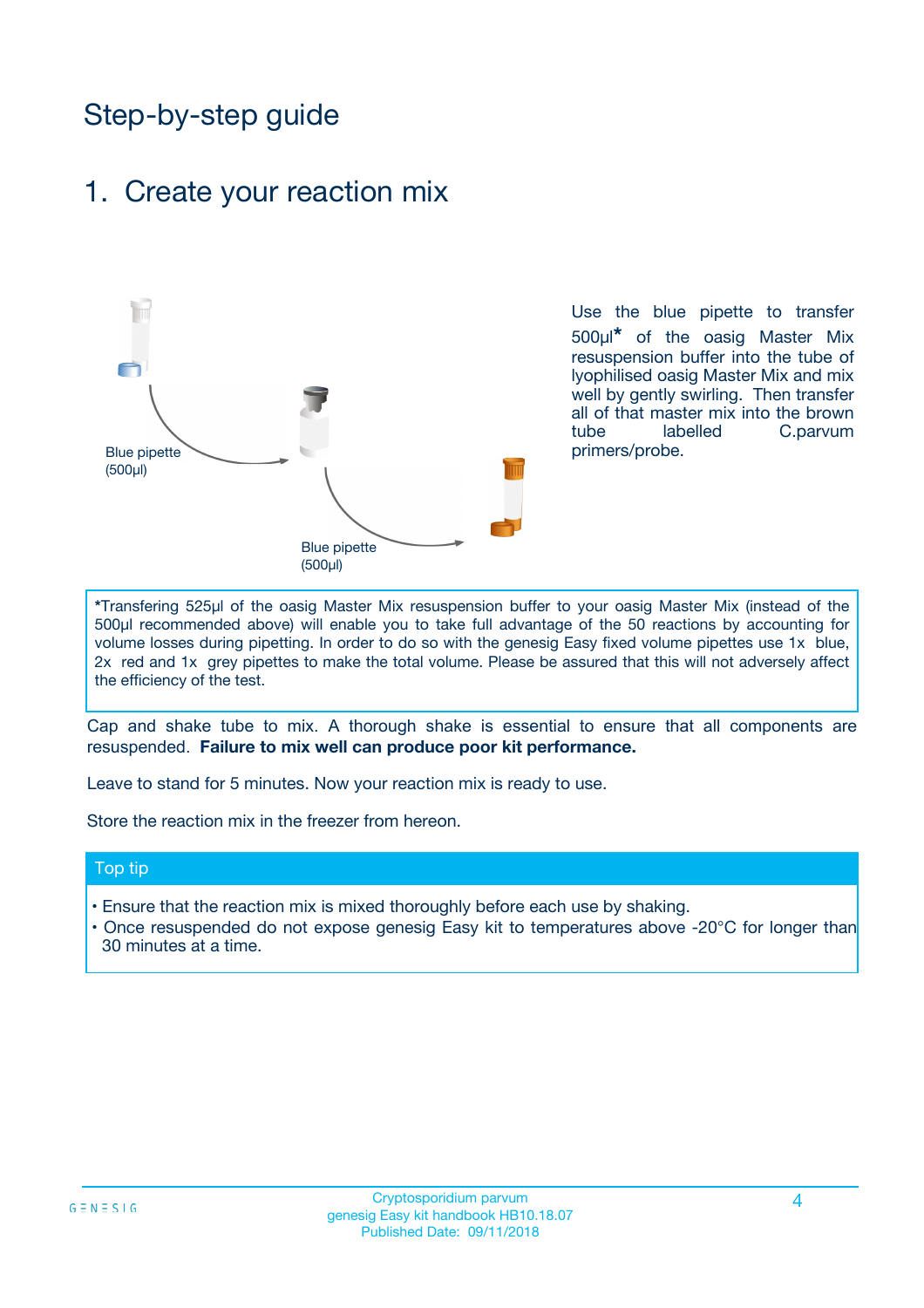# 2. Internal extraction control



Use the blue pipette to transfer 1000µl (2 x 500µl) of template preparation buffer into the Internal Extraction Control DNA tube. Cap and shake tube to mix.

Your kit contains Internal Extraction Control DNA. This is added to your biological sample at the beginning of the DNA extraction process. It is extracted along with the DNA from your target of interest. The q16 will detect the presence of this Internal Extraction Control DNA at the same time as your target. This is the ideal way to show that your DNA extraction process has been **successful.** 

#### **If you are using an alternative extraction kit:**

Use the red pipette to transfer 10µl of Internal Extraction Control DNA to your sample **after** the lysis buffer has been added then follow the rest of the extraction protocol.

#### **If you are using samples that have already been extracted:**

Use the grey pipette to transfer 5µl of Internal Extraction Control DNA to your extracted sample.

## 3. Add reaction mix to all reaction tubes



For every reaction to be run, use the red pipette to add 10µl of your C.parvum reaction mix to every tube.

#### Top tip

- Always pipette the reaction mix directly into the bottom of the tube.
- You can label the tube lids to aid your reaction setup but avoid labelling tube sides.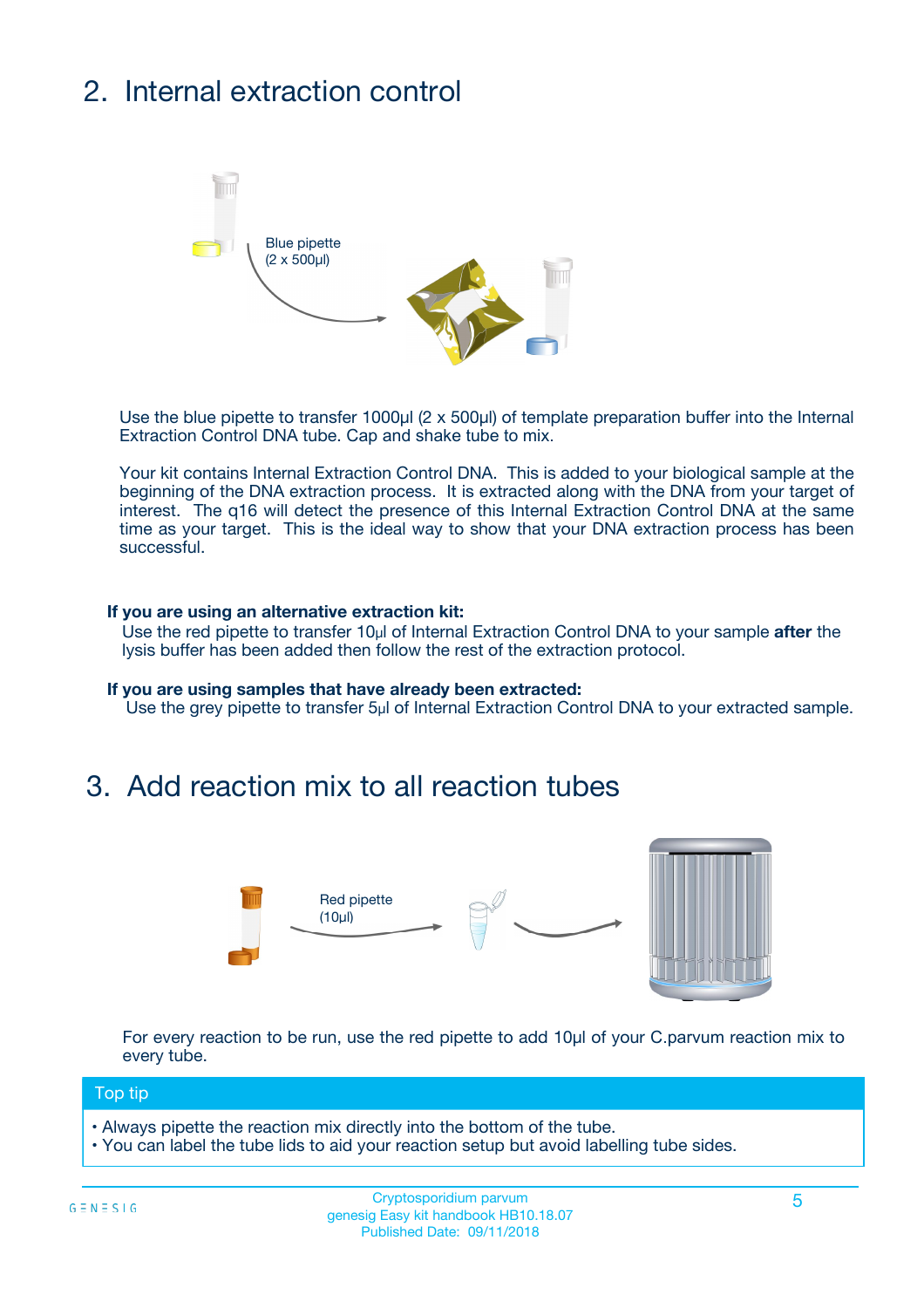## 4. Negative control



For each test you will require a negative control. Instead of DNA, water is used. This sample should typically prove negative thus proving that all of your positive samples really are positive.

To create a negative control reaction simply use the red pipette to add 10µl of the water to the required reaction tubes. Close these tubes after adding the water.

Because some genesig kit targets are common in the environment you may occasionally see a "late" signal in the negative control. The q16 software will take this into account accordingly.

#### Top tip

**•** Always add the water to the side of the tube to reduce the introduction of bubbles.

### 5. Set up a test



For each sample you wish to analyse, use the red pipette to add 10µl of your DNA sample to the required reaction tubes. Close these tubes after adding the sample. Always change pipette tips between samples.

#### Top tip

**•** Always add the DNA sample to the side of the tube to reduce the introduction of bubbles.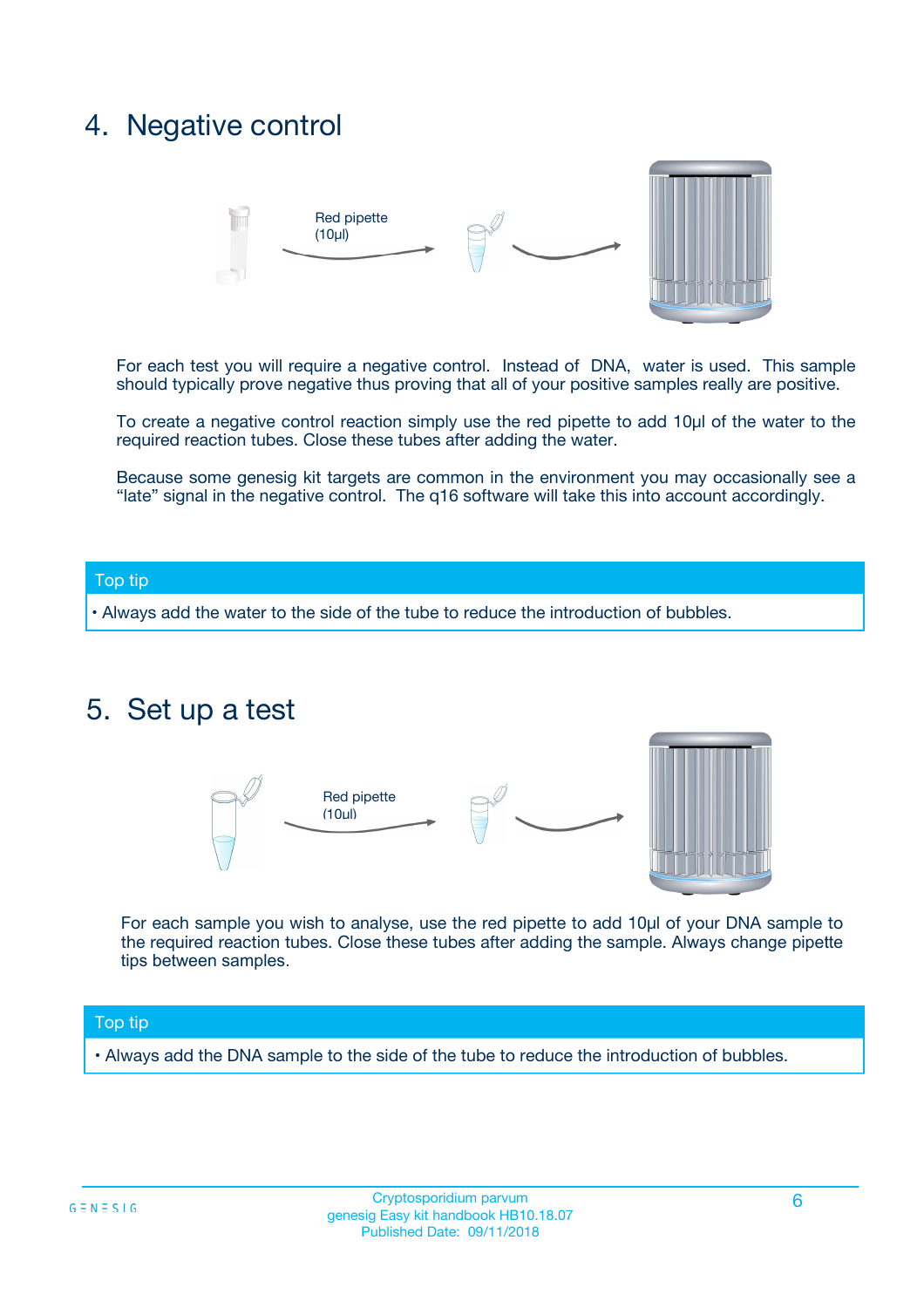## 6. Positive control



Use the blue pipette to transfer 1000µl (2 x 500µl) of template preparation buffer into the positive control template tube. Cap and shake tube to mix.

Each time you run a test you will require a positive control. This is a small portion of DNA from your target of interest. It serves two purposes:

1. It will always test positive so it shows that everything is working as it should be.

2. The q16 software knows how much DNA is present in the positive control. So it can automatically compare your sample of interest with the positive control to calculate the amount of target DNA in your sample.

To create a positive control reaction, simply use 10µl of the positive control instead of your DNA sample.



Take great care when setting up your positive control. The positive control template has the potential to give you a false positive signal in your other samples. Set positive controls up last after all other sample tubes are closed. Always change pipette tips between samples. You may even choose to set up positive controls in a separate room.

#### Top tip

**•** Always add the positive control to the side of the tube to reduce the introduction of bubbles.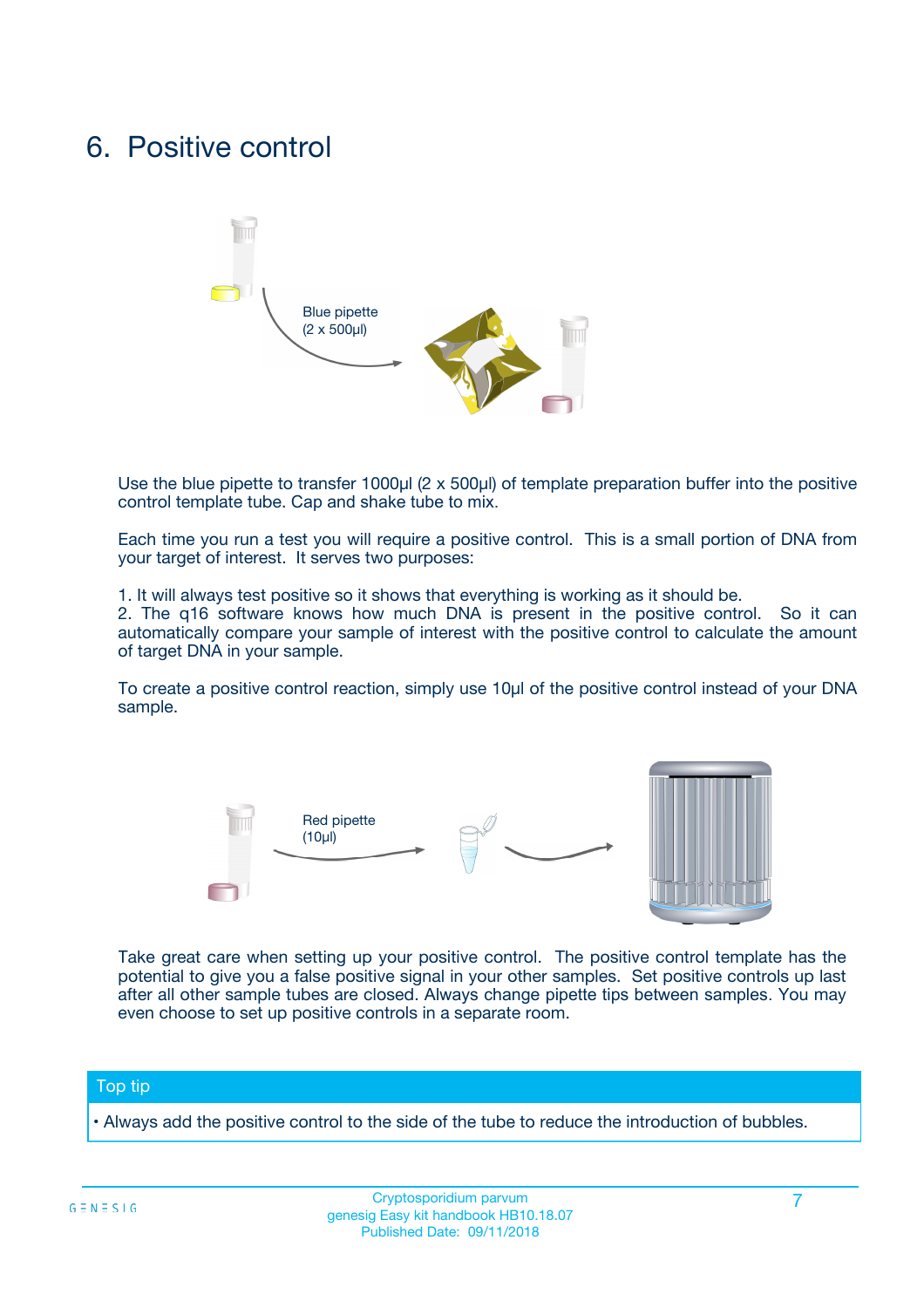# 7. Running the test

Place the tubes into the correct positions in your q16 as defined by the software, this may include positioning of empty tubes to ensure that the q16 lid is balanced. The run can then be started.

|                      | genesig q16 PCR software - 1.2                                               |                                |                              |                                          | $\begin{array}{c c c c} \hline \multicolumn{3}{c }{\textbf{0}} & \multicolumn{3}{c }{\textbf{0}} \end{array}$<br>$\Sigma\!3$ |
|----------------------|------------------------------------------------------------------------------|--------------------------------|------------------------------|------------------------------------------|------------------------------------------------------------------------------------------------------------------------------|
|                      | $\vert \cdot \vert$<br><b>Open Experiments:</b><br>Unsaved (New Experiment 2 | Open<br>Save<br>$\sqrt{9}$ New | Save As                      | <b>C</b> Close<br><b>X</b> Configuration | $G \equiv N \equiv S \mid G$                                                                                                 |
| <b>Stages:</b>       | Setup<br><b>Results</b>                                                      |                                |                              |                                          |                                                                                                                              |
| <b>Notes</b>         |                                                                              | <b>Samples</b>                 |                              | <b>Tests</b>                             |                                                                                                                              |
|                      | <b>Name and Details</b>                                                      | Color<br>Name                  | Note                         | Color<br>Name                            | Note                                                                                                                         |
|                      | New Experiment 2017-10-26 11:06                                              | Sample 1                       | ÷                            | Test 1                                   | ÷                                                                                                                            |
|                      | Kit type: genesig® Easy Target Detection kit                                 | Sample 2                       |                              |                                          |                                                                                                                              |
|                      | Instrument Id.:                                                              | Sample 3                       | $\qquad \qquad \blacksquare$ |                                          | $\qquad \qquad \blacksquare$                                                                                                 |
|                      | <b>Run Completion Time:</b>                                                  | Sample 4                       |                              |                                          |                                                                                                                              |
| <b>Notes</b>         | <b>A</b><br>v                                                                | Sample 5                       | $\triangle$<br>$\oplus$      |                                          | 4<br>₩                                                                                                                       |
| <b>Well Contents</b> |                                                                              |                                |                              | Run                                      |                                                                                                                              |
| Pos.                 | Test                                                                         | Sample                         |                              | <b>Run Status</b>                        |                                                                                                                              |
| $\overline{1}$       | Test 1                                                                       | <b>Negative Control</b>        | $\blacktriangle$             |                                          |                                                                                                                              |
| $\overline{2}$       | Test 1                                                                       | <b>Positive Control</b>        |                              |                                          |                                                                                                                              |
| 3                    | Test 1                                                                       | Sample 1                       |                              | Show full log                            |                                                                                                                              |
| $\overline{4}$       | Test 1                                                                       | Sample 2                       |                              |                                          |                                                                                                                              |
| 5                    | Test 1                                                                       | Sample 3                       |                              | <b>Run Control</b>                       |                                                                                                                              |
| 6                    | Test 1                                                                       | Sample 4                       |                              |                                          |                                                                                                                              |
| $\overline{7}$       | Test 1                                                                       | Sample 5                       |                              |                                          |                                                                                                                              |
| -8                   |                                                                              |                                |                              | Abort Run                                | $\triangleright$ Start Run                                                                                                   |
|                      | <b>JOB FURTY TURE TO BULLMAR LIB</b>                                         |                                | $\overline{\mathbf{v}}$      |                                          |                                                                                                                              |

#### Top tip

- Before loading tubes into the q16, check for bubbles! Flick the bottom of the tubes to remove any bubbles that may have formed during the test setup.
- Apply centrifugal force with a sharp wrist action to ensure all solution is at the bottom of the reaction tube.
- When repeating a test you can use a previous file as a template by clicking 'open' then selecting File name > Files of Type > Experiment file as template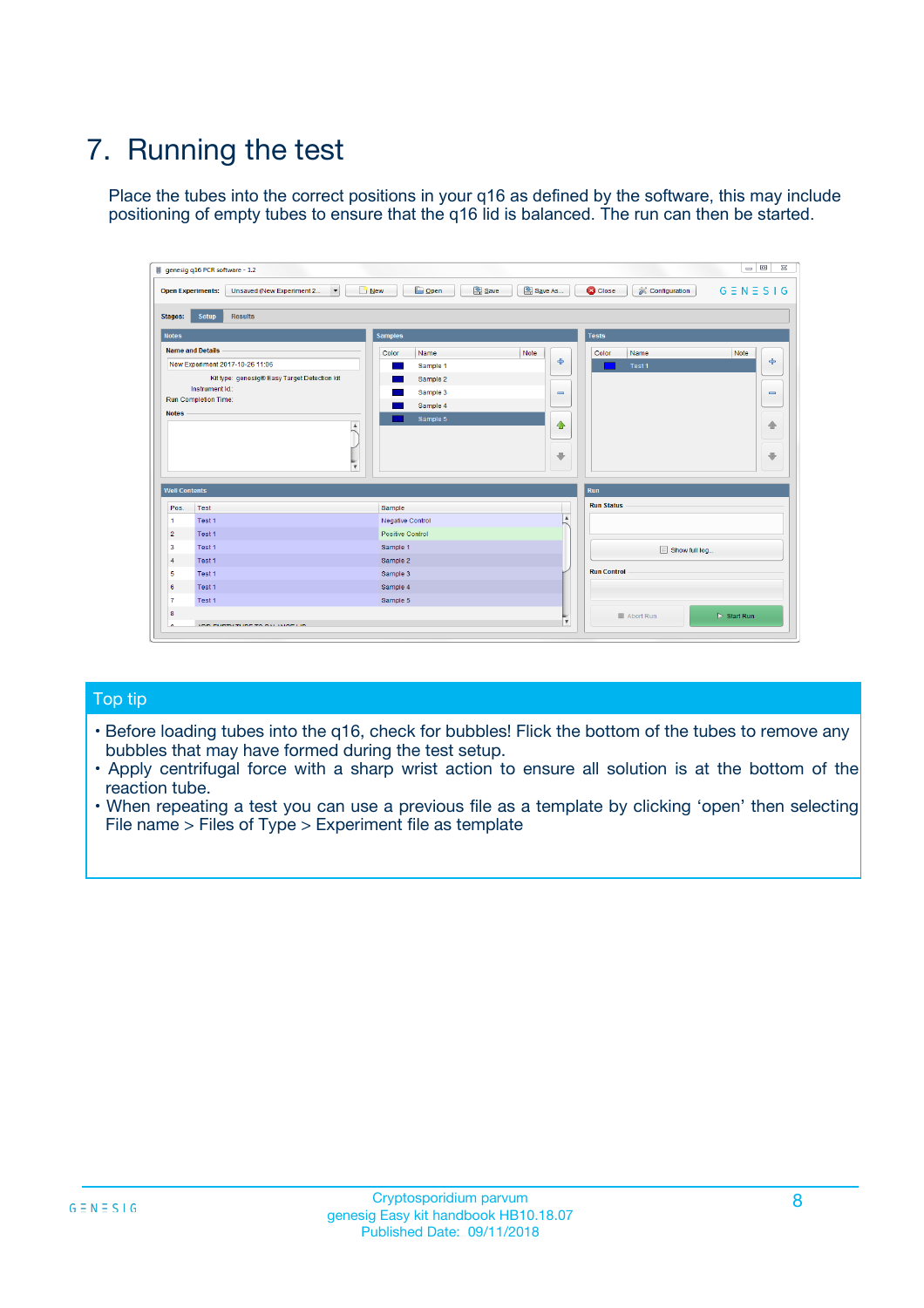## What do my results mean?

Analysis of your data is carried out automatically by the genesig q16. The following information is designed to help you fully understand a result or to troubleshoot:

### "Positive"

#### **Explanation**

Your sample has produced a positive result. Your target of interest is present and you can use the reported quantity.

"Negative"

#### **Explanation**

Your sample has produced a negative result. The target is not present in your sample.

### "Test contaminated"

#### **Explanation**

The Negative Control should be completely free of any DNA. If you see this error message it means that at some point during the setup, the Negative Control has been contaminated with DNA and has given a positive signal. This contamination has invalidated the test. The Positive Control and your test samples are both possible sources of contaminating DNA. The genesig q16 reaction tubes from previous runs will also contain very high amounts of DNA so it is important that these are carefully disposed of after the run is completed and NEVER OPENED. It may be the case that your kits have become contaminated which will lead to the same problem occurring repeatedly.

#### **Solutions**

1. Clean your working area using a commercial DNA remover solution to ensure the area is DNA free at the start of your run and re-run the test

2. If the problem persists then the kit has become contaminated and it will have to be discarded and replaced with a new kit. When you open the new kit, run a simple test to show that changing the kit has solved the problem. Prepare a test which includes only the Positive Control, the Negative Control and one 'mock sample'. For the 'mock sample' add water instead of any sample DNA. The result for the Negative Control and the mock sample should be negative indicating that contamination is no longer present.

#### **Preventive action**

An ideal lab set-up has a 'Clean area' where the test reagents are prepared and a 'sample area' where DNA samples and the Positive Control template are handled. The best workflow involves setting up all the test components (excluding the positive control template) in the clean area and then moving the tests to the sample area for sample and Positive Control addition. If this method is followed then the kit components are always kept away from possible sources of contamination. For extra security the Negative Control can be completely prepared and sealed in the clean area. All work areas should be decontaminated regularly with DNA remover.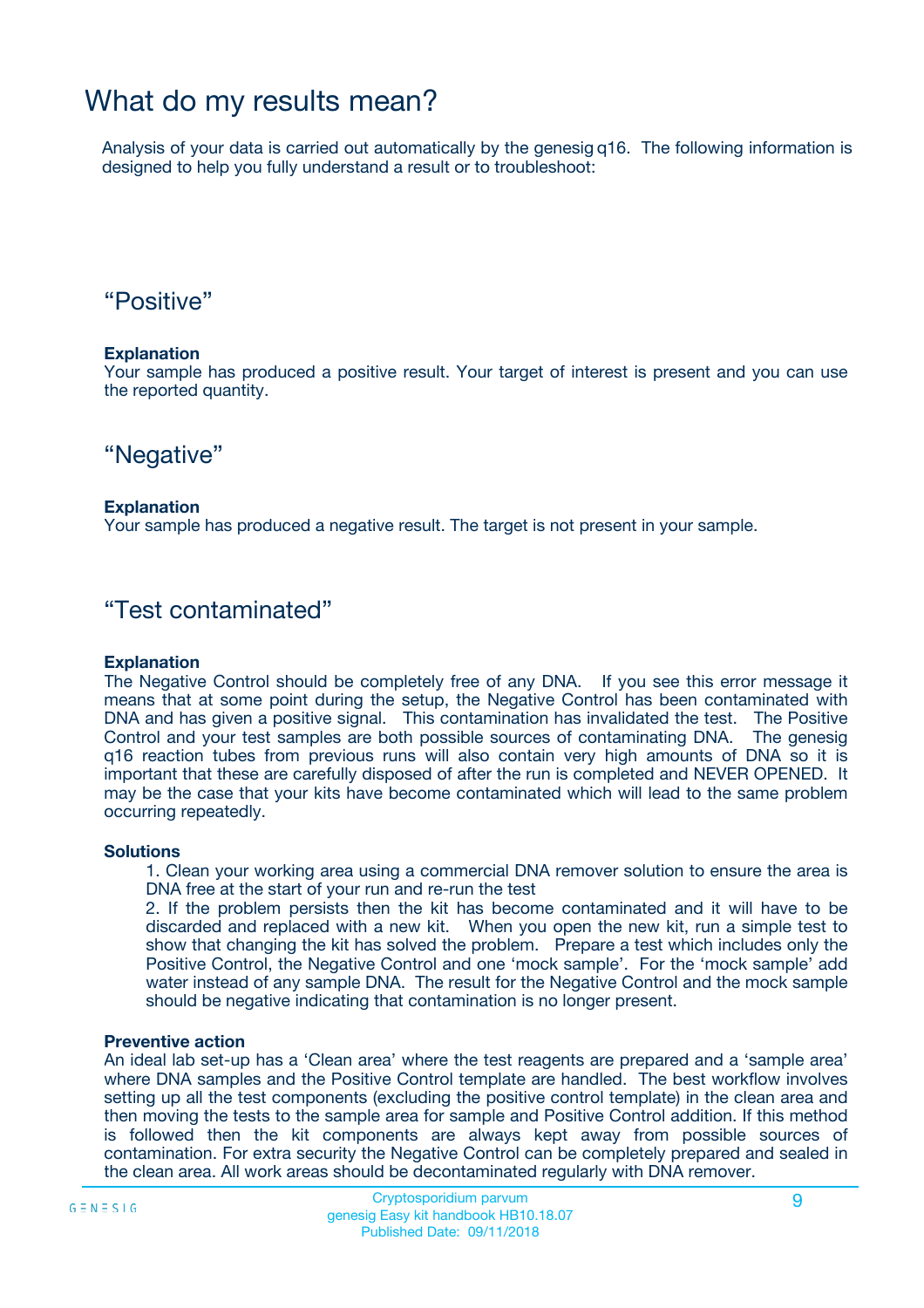### "Sample preparation failed"

#### **Explanation**

The test has failed because the quality of the sample was not high enough. The Internal Extraction Control component identifies whether the sample has been prepared correctly and is of suitable quality. This error message means that this quality control test has failed and the sample quality is not high enough for analysis.

#### **Solutions**

1. Check the sample preparation protocol for any user errors then repeat.

2. Poor quality samples can result from overloading the sample preparation protocol with too much starting material. Try reducing the amount of starting material then repeat.

3. Failing to add the Internal extraction Control DNA to your sample during the sample preparation protocol can also lead to a reported result of "sample preparation failed". Ensure that this step has not been overlooked or forgotten. If your samples are derived from an archive store or from a process separate from your genesig Easy extraction kit; you must add 5µl of Internal Extraction Control DNA into each 0.5ml of your sample to make it suitable for use on the q16.

### "Positive result, poor quality sample"

#### **Explanation**

The test is positive so if you are only interested in obtaining a 'present or absent' answer for your sample then your result is reliable. However, the test contains an Internal Extraction Control component that identifies if the sample is of high quality. This quality control test has failed and the sample is not therefore of high enough quality to accurately calculate the exact copy number of DNA present. If you require quantitative information for your sample then proceed with the solutions below.

#### **Solution**

For appropriate solutions, read the "Sample preparation failed" section of this handbook.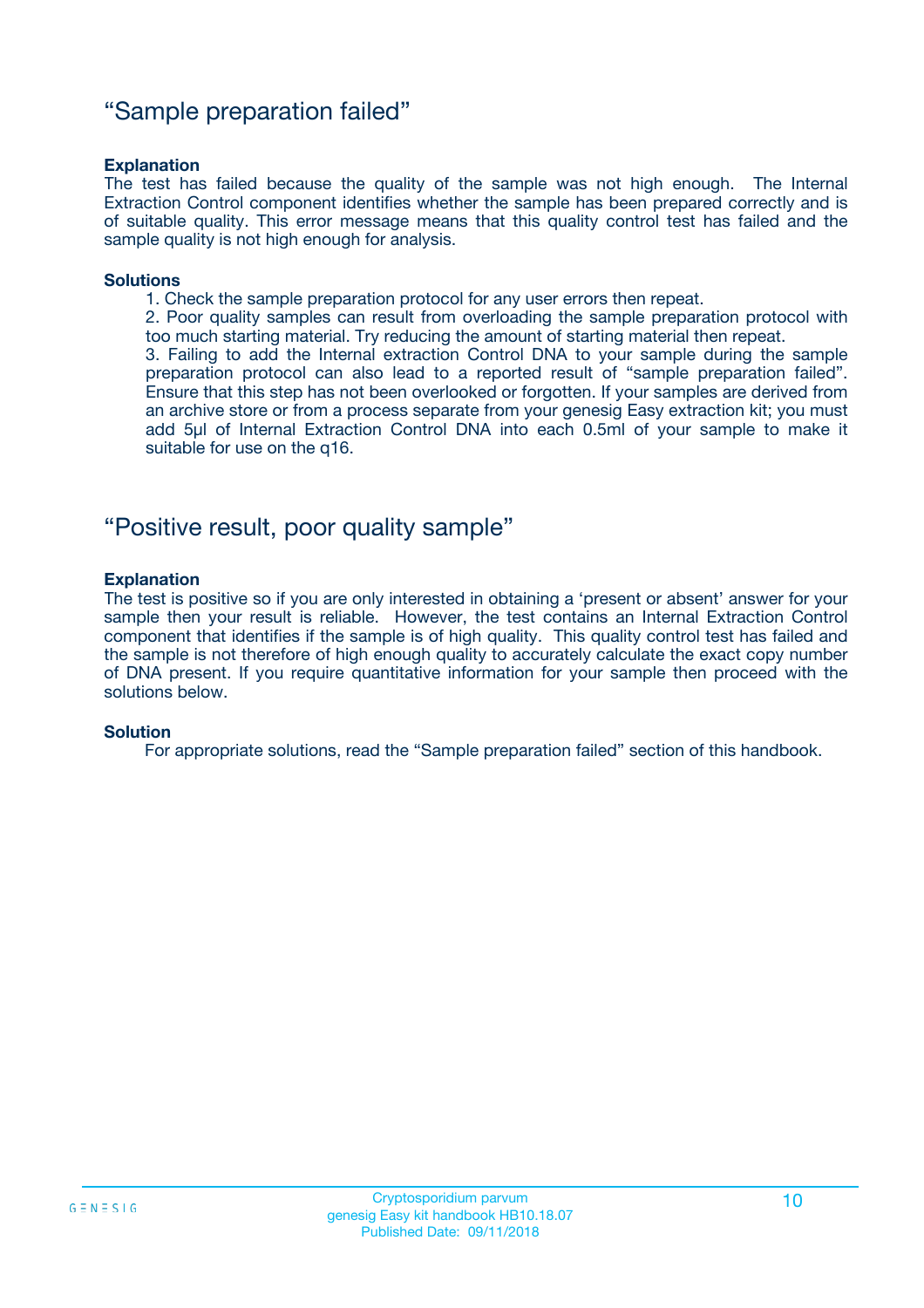### "Test failed"

#### **Explanation**

The test has failed because the Positive Control has not worked. The Positive Control is present to show that all aspects of the test are working correctly together. When this control test fails, the test as a whole is invalidated. This finding indicates that a problem has occurred in the reaction set-up part of the experiment and has nothing to do with sample preparation.

#### **Solutions**

- 1. Check the entire workflow and test set-up to look for any user errors, then repeat the test e.g. have the right colour pipettes and solutions been used with the correct tubes?
- 2. Ensure the positive and negative controls are inserted into the correct wells of your q16.

3. A component of the test may have 'gone off' due to handing errors, incorrect storage or exceeding the shelf life. When you open a new kit, run a simple test to show that changing the kit has solved the problem. Prepare a test which includes only the Positive Control, the Negative Control and one 'mock sample'. For the 'mock sample' add internal control template instead of any sample DNA. If the Positive Control works, the mock sample will now be called as a negative result.

### "Test failed and is contaminated"

#### **Explanation**

The Positive Control is indicating test failure, and the Negative Control is indicating test contamination. Please read the "Test Failed" and "Test contamination" sections of this technical support handbook for a further explanation.

#### **Solution**

For appropriate solutions, read both the "Test failed" and "Test contaminated" sections of this handbook.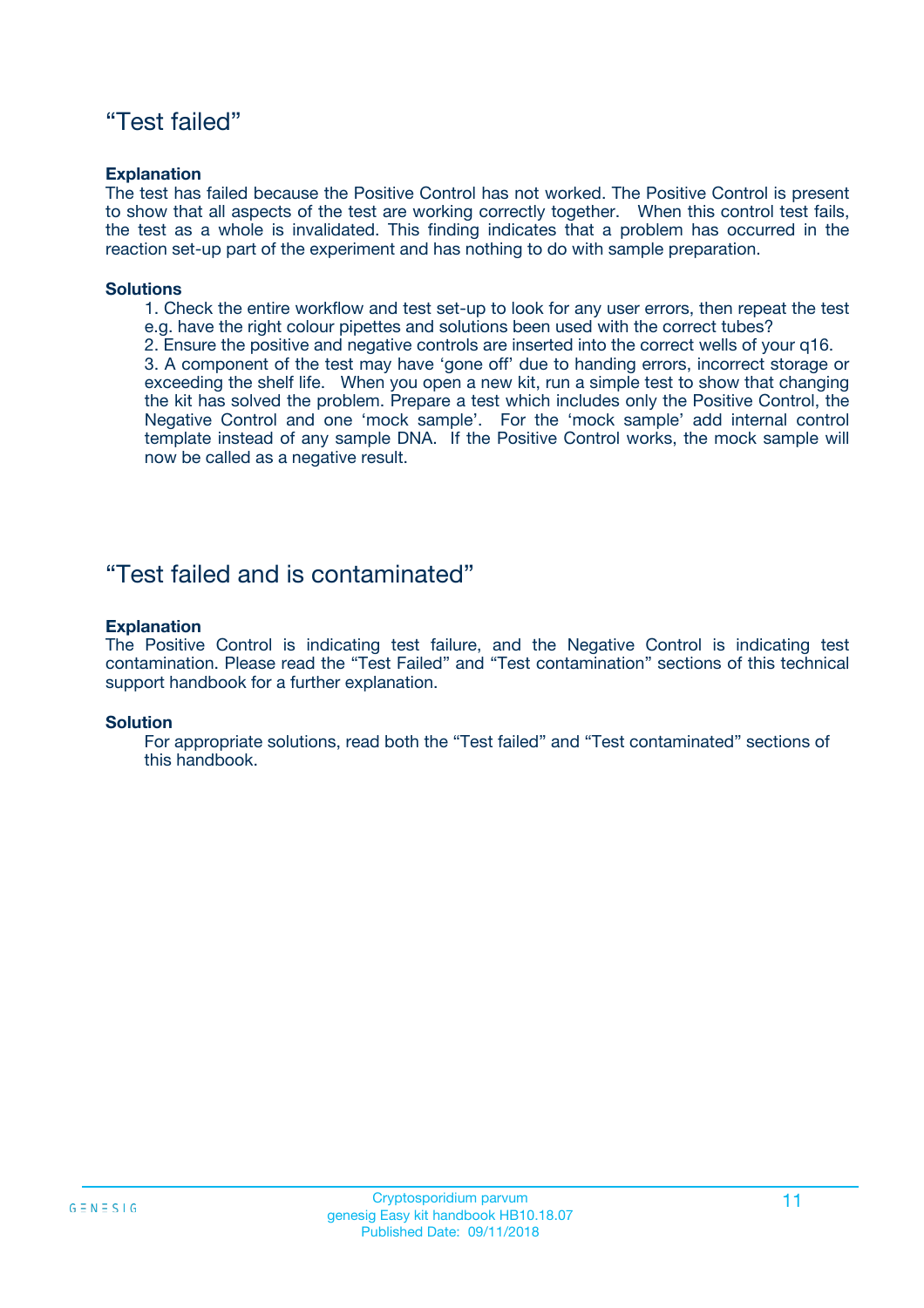# Cryptosporidium parvum

Cryptosporidium parvum is a protozoan intestinal parasite which can infect both humans and animals.

C.parvum has a genome approximately 9.1Mb in length which is comprised of eight chromosomes 1.04-1.5 Mb in length. The C.parvum genome is relatively compact, has 3807 genes and a GC content of 30%. C.parvum is a member of the phylum Apicomplexa, these organisms all have an apical secretory apparatus which mediates movement and tissue/cellular invasion.

The C.parvum life cycle is similar to other cystforming apicomplexans, which results in the formation of oocytes which are shed in the faeces of infected hosts. Transmission of C.parvum occurs via ingestion of these sporulated oocytes. These oocytes are very tolerant of environmental stresses (for example chlorine treatment of water).

Cryptosporidium can be found in water supplies after contamination through agricultural run-off from grazing land or effluent from wastewater treatment. In developed countries C. parvum is considered to be the most important waterborne pathogen.

Symptoms of infection include acute watery diarrhoea, anorexia, nausea, vomiting and abdominal pain. The duration and pathogenesis of infection depends on the hosts immune system, in immunocompromised patients infections can be life threatening.

Real-time PCR can be used to quickly and accurately detect C.parvum.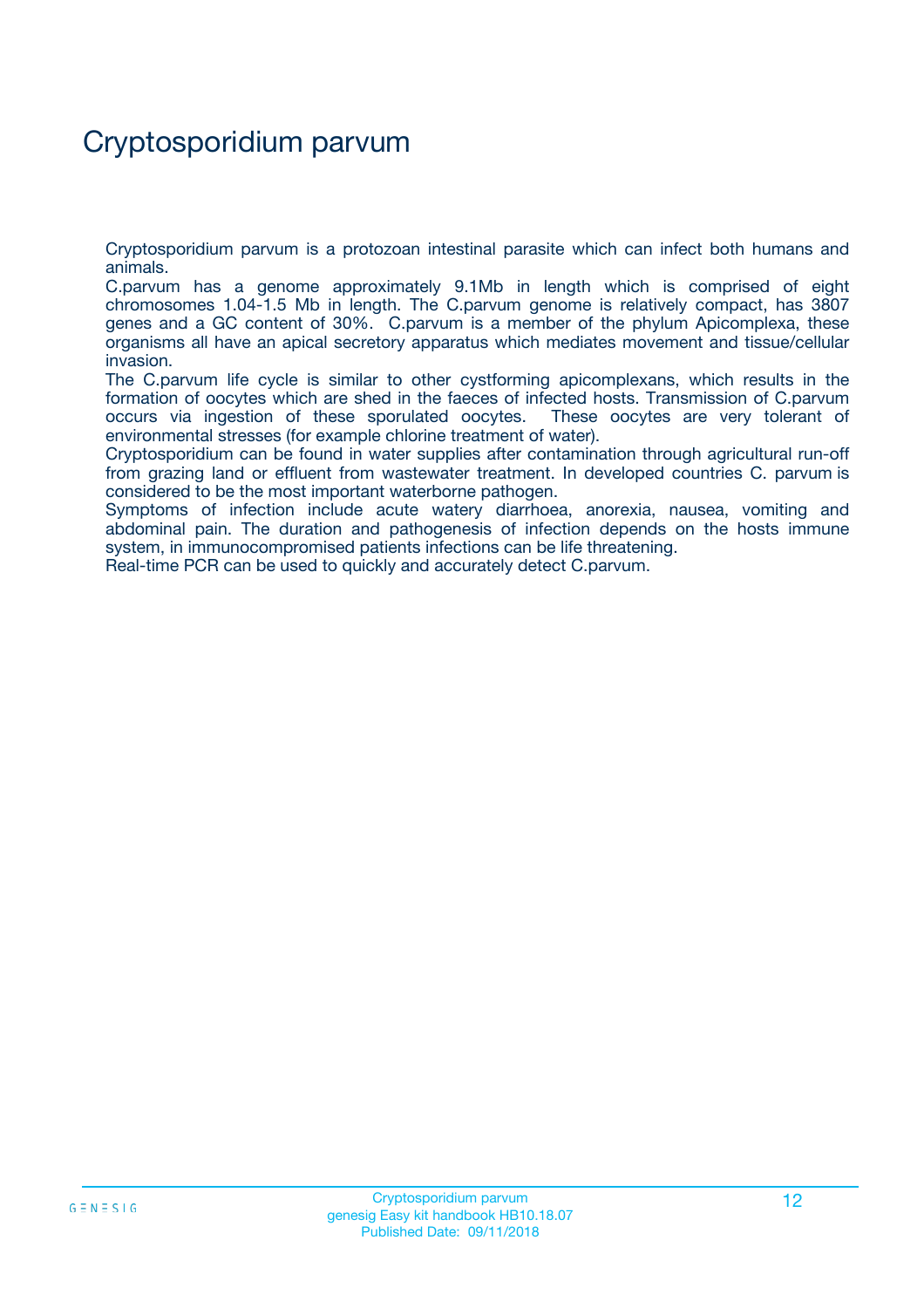# **Specificity**

The Primerdesign genesig Kit for Cryptosporidium parvum (C.parvum) genomes is designed for the in vitro quantification of C.parvum genomes. The kit is designed to have a broad detection profile. Specifically, the primers represent 100% homology with over 95% of the NCBI database reference sequences available at the time of design.

The dynamics of genetic variation means that new sequence information may become available after the initial design. Primerdesign periodically reviews the detection profiles of our kits and when required releases new versions.

If you require further information, or have a specific question about the detection profile of this kit then please send an e.mail to enquiry@primerdesign.co.uk and our bioinformatics team will answer your question.